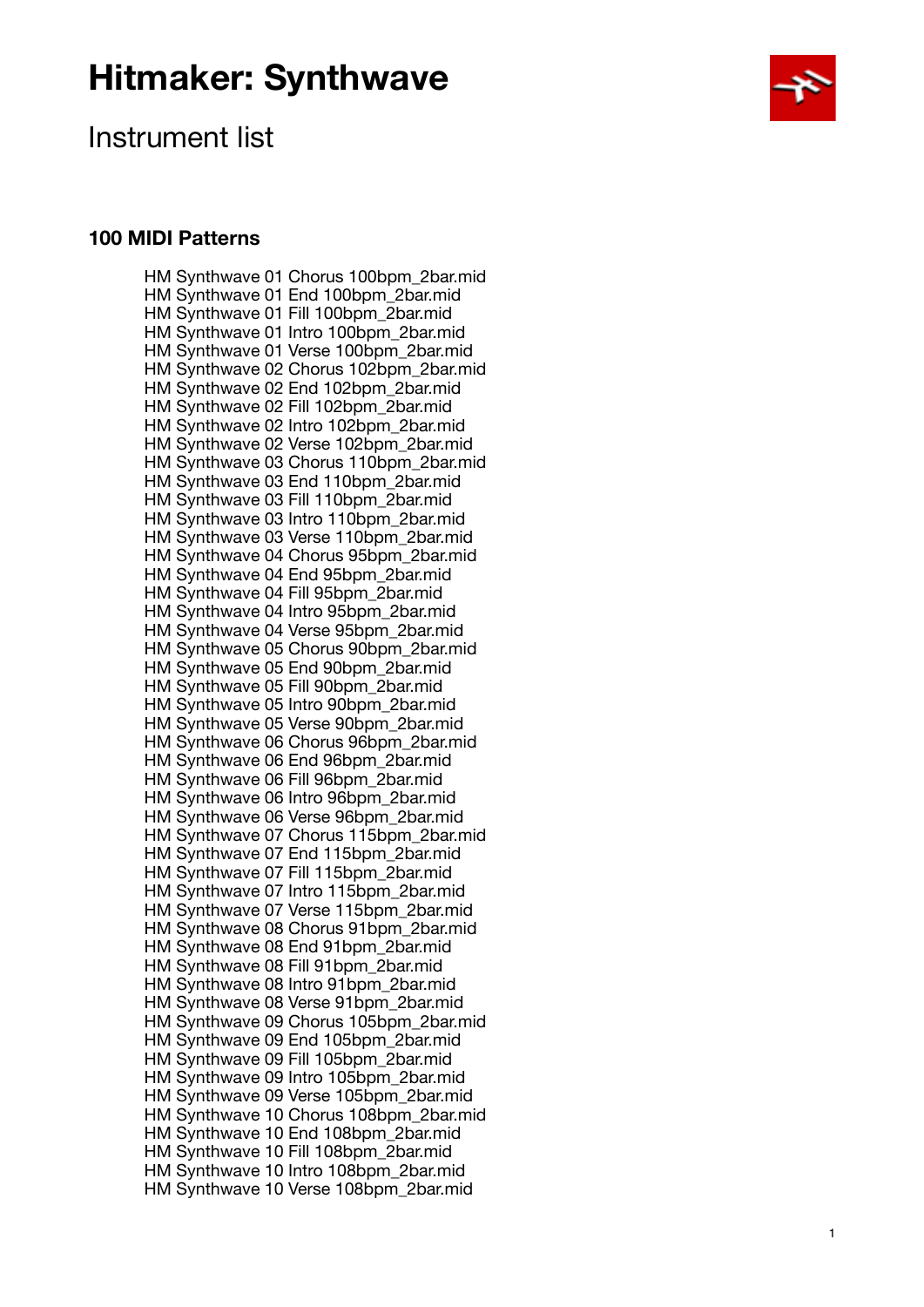

### Instrument list

#### **100 Instruments**

Brass: Android Trumpet.st4i Dirty Trumpeter.st4i Chromatic: Claviphase.st4i Lo-Fi Merely.st4i Drums: Electronic Drum Kits: Synthwave Kit 01.st4i Synthwave Kit 02.st4i Synthwave Kit 03.st4i Synthwave Kit 04.st4i Synthwave Kit 05.st4i Synthwave Kit 06.st4i Synthwave Kit 07.st4i Synthwave Kit 08.st4i Synthwave Kit 09.st4i Synthwave Kit 10.st4i Guitar: Eco.st4i Mellowed.st4i Wah Sustained.st4i Organ: Cool Church.st4i Lite Combo.st4i Saving It.st4i Sound FX: Synthwave Stabs 1.st4i Synthwave Stabs 2.st4i Synthwave Stabs 3.st4i Synthwave Stabs 4.st4i Synthwave Stabs 5.st4i Synthwave Stabs 6.st4i Synthwave Stabs 7.st4i Synthwave Stabs 8.st4i Synthwave Vocoder Stabs 1.st4i Synthwave Vocoder Stabs 2.st4i Synthwave Vocoder Stabs 3.st4i Synthwave Vocoder Stabs 4.st4i Synthwave Vocoder Stabs 5.st4i Synthwave Vocoder Stabs 6.st4i Synths: Arpeggio: Alias Arp.st4arp Alias Arp.st4i Bailando.st4arp Bailando.st4i Bipolar Acid.st4arp Bipolar Acid.st4i Crispy Sequentia.st4arp Crispy Sequentia.st4i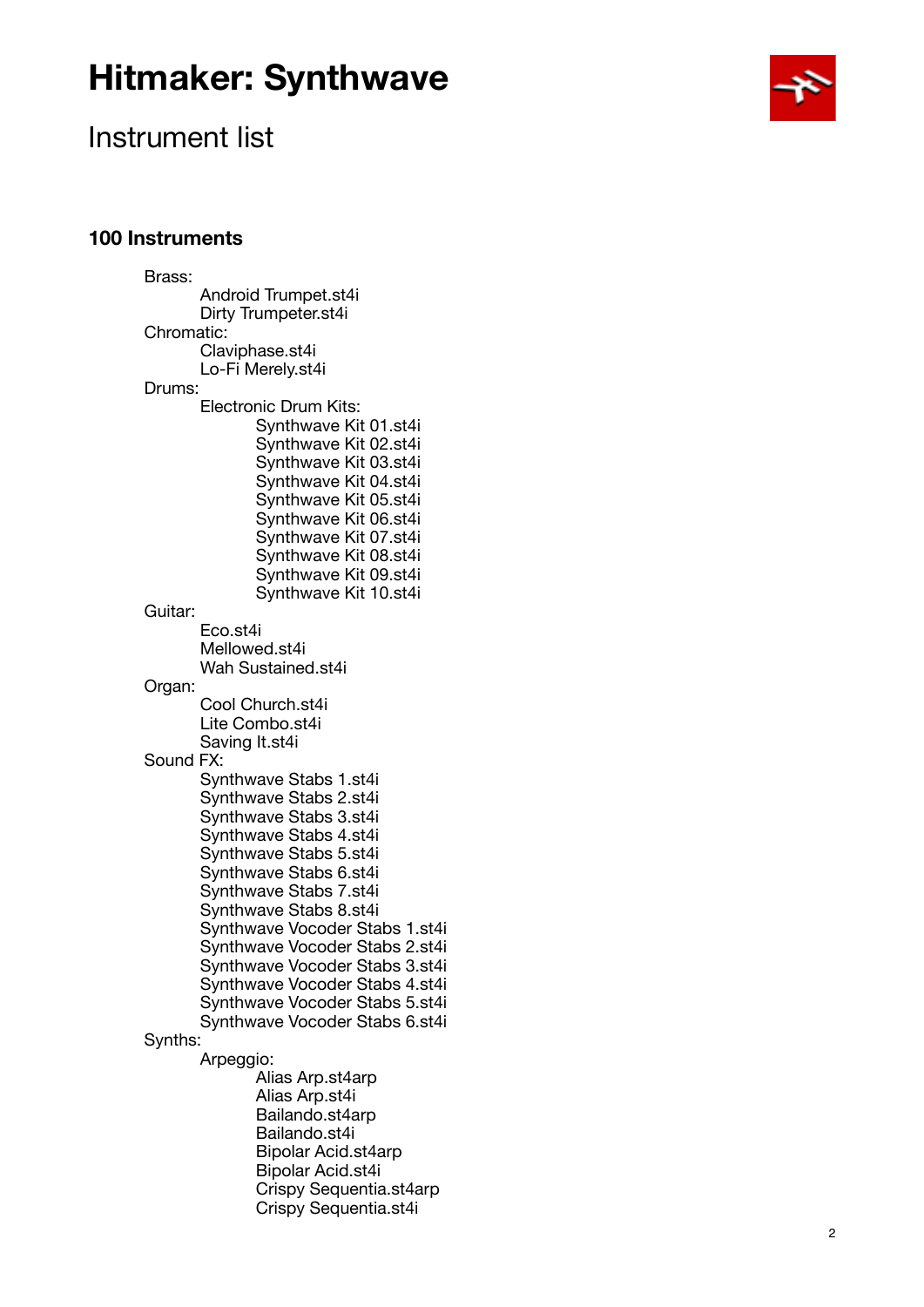

### Instrument list

 Digital Clouds.st4arp Digital Clouds.st4i First Trance.st4arp First Trance.st4i Frame Gate.st4arp Frame Gate.st4i Hellish Scream.st4arp Hellish Scream.st4i Lets Drama.st4arp Lets Drama.st4i Mechanics Dub.st4arp Mechanics Dub.st4i Mini Deep.st4arp Mini Deep.st4i Modicum Of Joy.st4arp Modicum Of Joy.st4i No Arps Just Play.st4arp No Arps Just Play.st4i Octave Moves.st4arp Octave Moves.st4i One Note.st4arp One Note.st4i Original Sueno.st4arp Original Sueno.st4i Robotika.st4arp Robotika.st4i Roundabout.st4arp Roundabout.st4i Sweep92.st4arp Sweep92.st4i Tri Arp.st4arp Tri Arp.st4i Synth Bass: Bit Bass.st4i Crunchy Life.st4i Grosso.st4i Hyper Buzz.st4i La Perfection.st4i Muted Lows.st4i Not Bright.st4i Over Scale.st4i Overtone Mix.st4i Phase Low-Down.st4i Scoop Day.st4i Short Combo.st4i Simple Life.st4i Tech Wave.st4i Under Hertz.st4i Warn Bass.st4i Synth Lead: 220W.st4i 330W.st4i Cheeky Solo.st4i